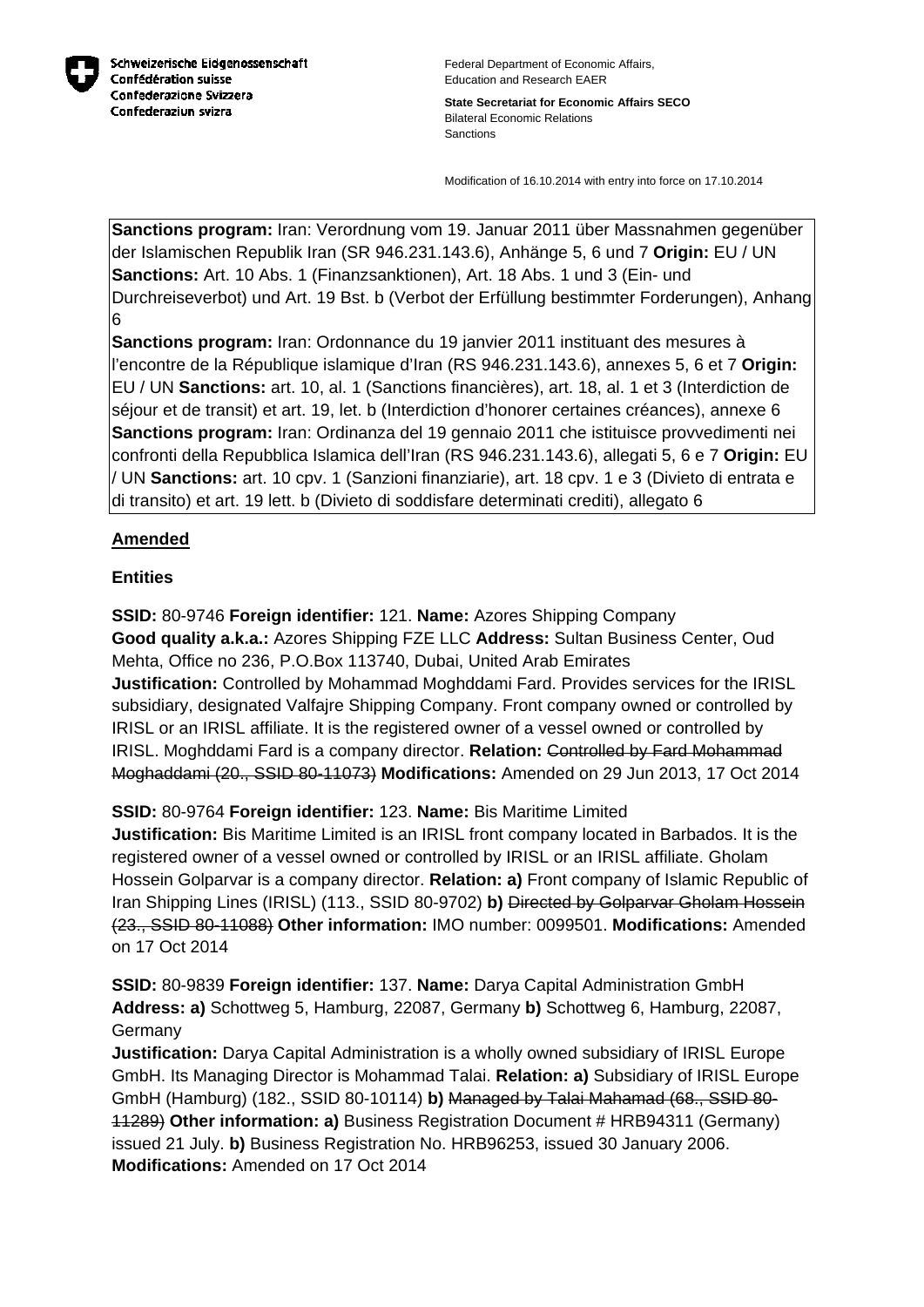**SSID:** 80-10064 **Foreign identifier:** 174. **Name:** Horsham Shipping Company Ltd **Address:** Manning House, 21 Bucks Road, Douglas, IM1 3DA, Isle of Man **Justification:** Horsham Shipping Company Ltd is an IRISL front company located in the Isle of Man. It is 100 percent owned by IRISL and is the registered owner of a vessel owned by IRISL or an IRISL affiliate. Ahmad Sarkandi is a director of the company. **Relation: a)**  Owned by Islamic Republic of Iran Shipping Lines (IRISL) (113., SSID 80-9702) **b)** Directed by Sarkandi Ahmad (58., SSID 80-11247) **Other information:** Horsham Shipping Company Ltd – Business Registration #111999C; IMO number: 9323833. **Modifications:** Amended on 17 Oct 2014

**SSID:** 80-10446 **Foreign identifier:** 227. **Name:** Nari Shipping and Chartering GmbH & Co. KG

**Address:** Schottweg 5, Hamburg, 22087, Germany

**Justification:** Owned by Ocean Capital Administration and IRISL Europe. Ahmad Sarkandi is also the director of Ocean Capital Administration GmbH and Nari Shipping and Chartering GmbH & Co. KG. **Relation: a)** Owned by Ocean Capital Administration GmbH (233., SSID 80-10480) **b)** Directed by Sarkandi Ahmad (58., SSID 80-11247) **Other information:** Business Registration Document # HRA102485 (Germany) issued 19 August 2005. Tel.: +49 40278 740. **Modifications:** Amended on 17 Oct 2014

**SSID:** 80-10708 **Foreign identifier:** 252. **Name:** Pacific Shipping

**Address:** Sultan Business Center, Oud Mehta, Office no 334, P.O.Box 127137, Dubai, United Arab Emirates

**Justification:** Acts for IRISL in the Middle East. It is a subsidiary of Azores Shipping Company. Its Managing Director is Mohammad Moghaddami Fard. In October 2010 it was involved in setting up cover companies; the names of the new ones to be used on bills of lading in order to circumvent sanctions. It continues to be involved in the scheduling of IRISL ships. **Relation: a)** Managed by Fard Mohammad Moghaddami (20., SSID 80-11073) **b)**  Acts for Islamic Republic of Iran Shipping Lines (IRISL) (113., SSID 80-9702) **c)** Subsidiary of Azores Shipping Company (121., SSID 80-9746) **Modifications:** Amended on 29 Jun 2013, 17 Oct 2014

## **De-listed**

## **Individuals**

**SSID:** 80-11054 **Foreign identifier:** 16. **Name:** Eslami Mansour **DOB:** 31 Jan 1965 **Nationality:** Iran

**Justification:** Managing Director of sanctioned IRISL Malta Limited, alias Royal Med Shipping Company. **Relation:** Managing director of IRISL (Malta) Ltd (180., SSID 80-10104) **Modifications:** De-listed on 17 Oct 2014

**SSID:** 80-11073 **Foreign identifier:** 20. **Name:** Fard Mohammad Moghaddami **DOB:** 19 Jul 1956 **Identification document:** Passport No. N10623175, Iran, Date of issue: 27 Mar 2007, Expiry date: 26 Mar 2012

**Justification:** Former Regional Director of IRISL in the United Arab Emirates, Managing Director of designated Pacific Shipping and Great Ocean Shipping Company, alias Oasis Freight Agency. Set up Crystal Shipping FZE in 2010 as part of efforts to circumvent designation of IRISL. **Relation: a)** Regional Director of Islamic Republic of Iran Shipping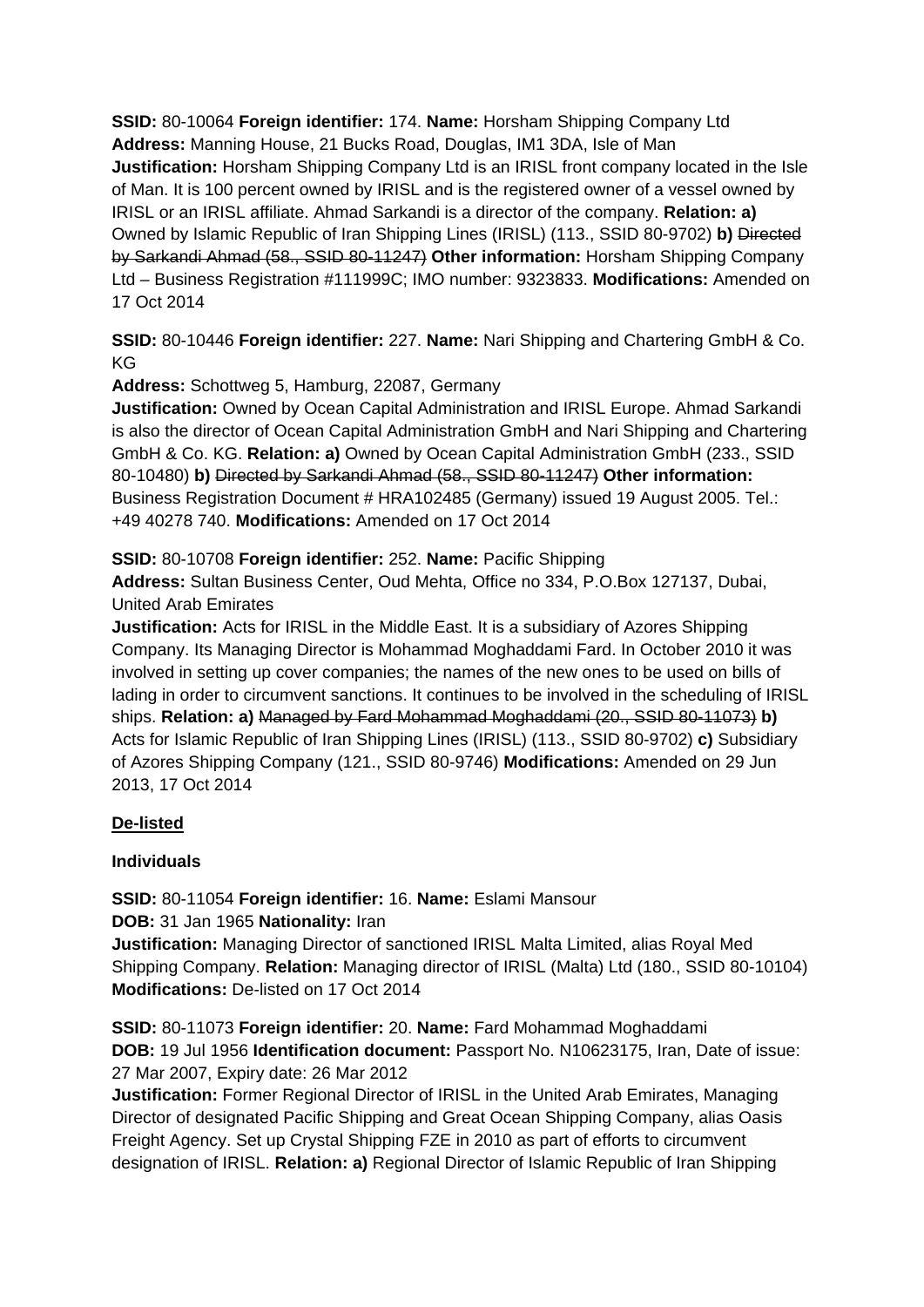Lines (IRISL) (113., SSID 80-9702, in the United Arab Emirates) **b)** Managing Director of Pacific Shipping (252., SSID 80-10708) **Modifications:** Amended on 29 Jun 2013, de-listed on 17 Oct 2014

#### **SSID:** 80-11084 **Foreign identifier:** 22. **Name:** Ghezelayagh Alireza

**Justification:** Captain; Chief Executive officer of designated Lead Maritime which acts on behalf of HDSL in Singapore. Additionally CEO of EU-designated Asia Marine Network, which is IRISL's regional office in Singapore. **Relation:** Chief Executive officer of Leading Maritime Pte Ltd (213., SSID 80-10307) **Modifications:** De-listed on 17 Oct 2014

## **SSID:** 80-11088 **Foreign identifier:** 23. **Name:** Golparvar Gholam Hossein **DOB:** 23 Jan 1957 **Nationality:** Iran

**Justification:** Fomer commercial manager of IRISL, deputy Managing Director and shareholder of the Rahbaran Omid Darya Shipmanagement Company, Executive Director and shareholder of the Sapid Shipping Company, a subsidiary of sanctioned IRISL, deputy Managing Director and shareholder of HDSL, member of the board of directors of the sanctioned Irano-Hind Shipping Company. **Relation: a)** Deputy Managing Director and shareholder of Soroush Saramin Asatir (SSA) (267., SSID 80-10823) **b)** Managing director of Safiran Payam Darya (SAPID) Shipping Company (258., SSID 80-10741) **c)** Board member of Irano Hind Shipping Company (E.29.III.1, SSID 80-8420) **Modifications:** Delisted on 17 Oct 2014

#### **SSID:** 80-11179 **Foreign identifier:** 44. **Name:** Nabipour Ghasem

**DOB:** 16 Jan 1956 **Good quality a.k.a.:** M T Khabbazi **Nationality:** Iran **Justification:** Managing Director and shareholder of Rahbaran Omid Darya Shipmanagement Company, the new name for the Soroush Sarzamin Asatir Ship Management Company (a.k.a. Soroush Saramin Asatir Ship Management Company) (SSA SMC) designated on the European Union lists, in charge of IRISL's technical ship management. Nabipour is shipping manager for IRISL. **Relation:** Managing Director and shareholder of Soroush Saramin Asatir (SSA) (267., SSID 80-10823) **Modifications:** Delisted on 17 Oct 2014

## **SSID:** 80-11209 **Foreign identifier:** 50. **Name:** Pajand Mohammad Hadi **DOB:** 25 May 1950 **Nationality:** Iran

**Justification:** Former Financial Director of IRISL, former Deputy Managing Director of sanctioned Irinvestship limited, Managing Director of Fairway Shipping which took over Irinvestship limited. Director of IRISL front companies, including sanctioned Lancellin Shipping Company and Acena Shipping Company. **Relation:** Managing director of Fairway Shipping (150., SSID 80-9927, Took over Investship Ltd) **Modifications:** De-listed on 17 Oct 2014

## **SSID:** 80-11233 **Foreign identifier:** 55. **Name:** Sadat Rasool Seyed Alaeddin **DOB:** 23 Jul 1965 **Nationality:** Iran

**Justification:** Assistant Legal Director of IRISL group, Legal Director of Rahbaran Omid Darya Shipmanagement Company. **Relation: a)** Assistant Legal Director of Islamic Republic of Iran Shipping Lines (IRISL) (113., SSID 80-9702) **b)** Legal Director of Soroush Saramin Asatir (SSA) (267., SSID 80-10823) **Modifications:** De-listed on 17 Oct 2014